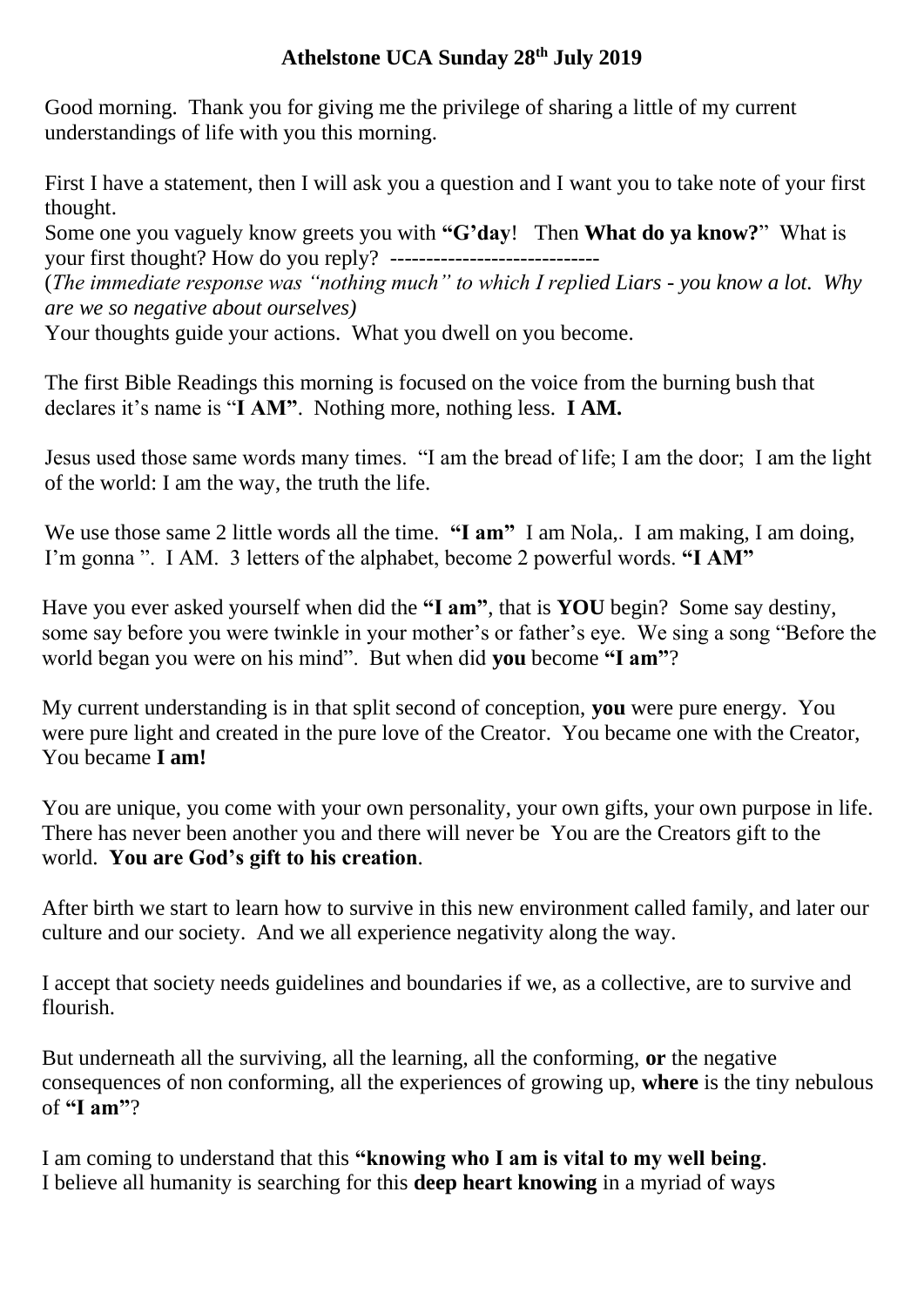I share from my own experience of learning who 'I am"with a very condensed version of my path,

**Step 1:** Admitting I was lost; Admitting I was in trouble. Mentally unwell, phantom illnesses, belief I wasn't fit to be a mother, thinking my husband and daughters would be better off without me; etc, etc. . A dark place dear friends.

Step 2: Finding some-one I could trust to talk too, share my inner most nightmare thoughts. Some-one who took me seriously and would work with me. This became many people, over many years, with me taking baby steps one at a time.

One of my early mentors told me to write a note and place it on the fridge where I would see it and say it many times each day. **"I am loveable and capable"**. Surprise! Surprise! I became more loveable and capable.

**Step 3: Learning to forgive**. Forgive the perpetrators of my perceived abuse/insults/slights/ rejections. Hanging onto and rehearsing those negative memories keeps them alive and festering **within me.** The perpetrator probably hasn't any idea of how I perceived their words or actions

I slowly came to understand that forgiving does not mean condoning. However when I choose to forgive I let go of the negative emotions. I no longer keep them in my heart rehearsing them over and over. I take back my power and let go of the negative. In truly forgiving I am set free.

**Step 4: Forgiving myself.** Now that is a big step. I now find it relatively easy to forgive others for indiscretions BUT when it comes to forgiving myself for taking on these negative beliefs , that is much harder.

I developed a huge filing system and within this system were many thousands of files, piled high, giving proof to my negative beliefs about myself. I'm not good enough, I can never do anything right. I am hopeless. I'm useless. I have a terrible memory; If you knew what I was really like you wouldn't want to know me. Blah! Blah! I'm sure you all have your own files.

It is very scary to let go of these files. My whole existence, my whole being was based on these beliefs. If I delete these files WHO WILL I BE? Fear/ anxiety panic attacks I would ask my husband "How can I possibly live without fear?"

While all those inner thoughts are raging, making my life hell **where is the love of God**, the divine love and light that was with me at my creation - where is that now? The conflict!!!.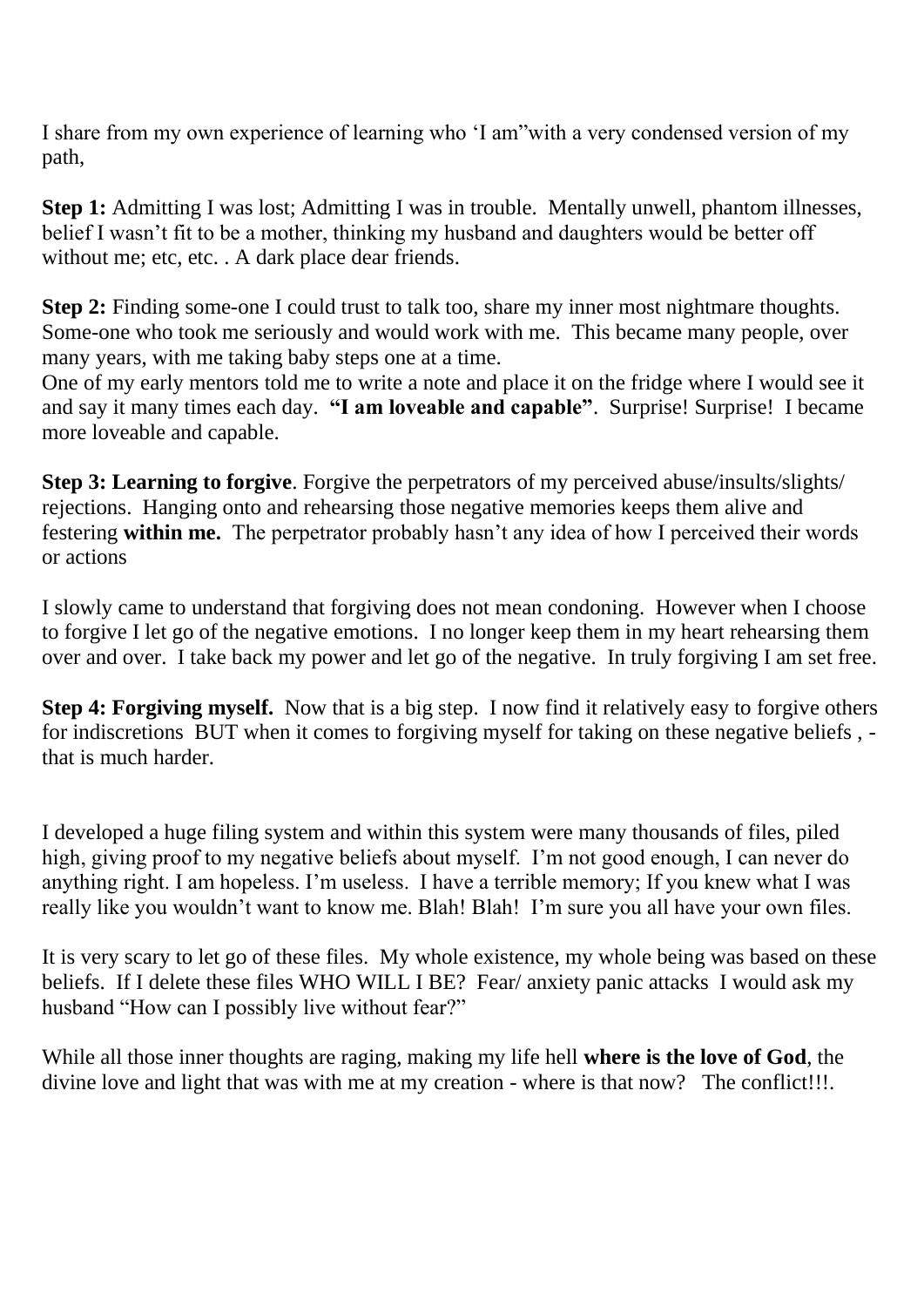Who or what am I to believe? Do I believe that the grace of God longs for me to forgive myself and be one with him? Can I trust Jesus that God is the way, the truth and will give me life in all abundance. Can this be turned around? Dare I let go? If so **How?**

**The answers** I have found was to change my thinking. Remember the note on the fridge.."I am loveable and capable"

I needed to learn to love and accept myself even when I fall short. Do I slip back into old habits? Yes! But the difference is now I stop myself short. No Nola. Wrong path. I see the enormity and awesomeness of creation and **know** and acknowledge the majesty of my own creation.

In Luke 10 The question What must I **do** to receive eternal life, is asked. Jesus replied

You must love the Lord your God with all your heart, all your soul, all your strength and all your mind. And love your neighbour as yourself.

I am taking this commandment from Jesus very seriously. I am learning to love the Creator/God **with all my heart**.

With **all my soul**;- recognizing and rejoicing that at my conception I became part of this amazing creation. His divine love has no boundaries.

With all **my strength and all my mind**: This isn't a sometime thought. It is many times a day. Giving thanks for all I am and all I have. Thanking him in advance for all he wants for me.:

I am learning to **accept myself, -love myself** How can I love others if I don't love me? To be kind to myself. To stop the negative chatter as quickly as I notice it. To care for myself. To be compassionate to me.

In Luke 10 the Religious Leader asked "What must I **do** to receive eternal life?" Jesus turns this around. It's not about doing, its about "being".

So back to my original question at the beginning. G'Day! What do ya know? When asked this question my reply is "That I am loved".

The longer version is "I am Nola, a daughter of Divine Love." Who are YOU? Amen

## **Final Blessing**:

This candle is but a symbol of the light of Christ.

As I blow this little light out and the smoke disperses, each one of us is to be Christ's light in our daily living.